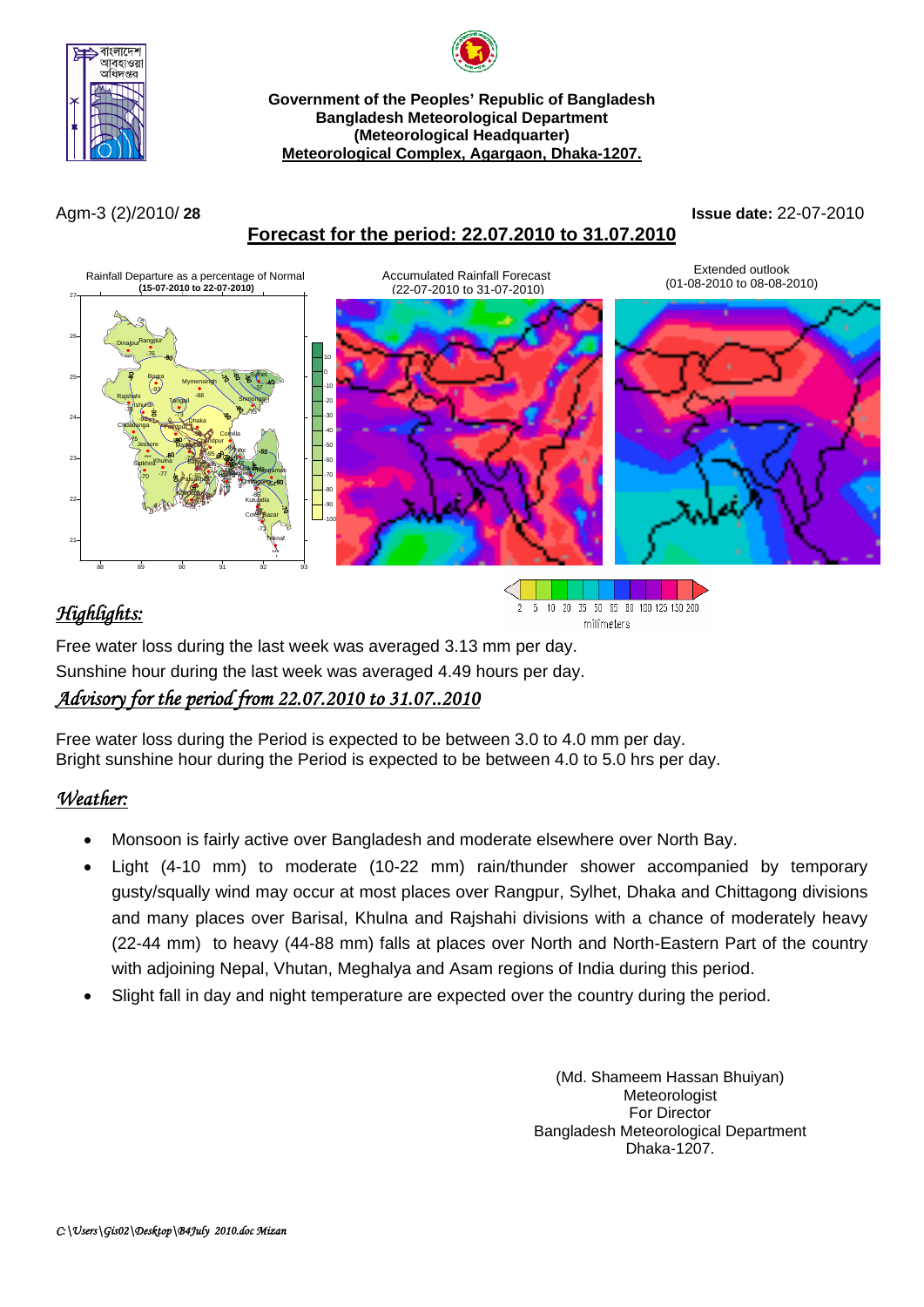### **Bengali Version**

#### **Forecast for the period: 22.07.2010 to 31.07.2010**



2 5 10 20 35 50 65 80 100 125 150 200 millimeters

#### *প্ৰধান বৈশিষ্ট্য সমুহঃ-*

গত সপ্তাহে বাষ্পীভবনের দৈনিক গড ৩.১৩ মিঃমিঃ ছিল। গত সপ্তাহে সর্যকিরণ কালের দৈনিক গড ৪.৪৯ঘন্টা ছিল।

#### পূর্বাভাসঃ- ২২-০৭-২০১০ খৃঃ থেকে ৩১-০৭-২০১০ খৃঃ পর্য<sup>ন</sup>ড়।

এ সময়ে বাম্পীভবনের দৈনিক গড মান ৩.০ মিঃমিঃ থেকে ৪.০ মিঃমিঃ থাকতে পারে। এ সময়ে সূর্যকিরণকালের দৈনিক গড় মান ৪.০ ঘন্টা থেকে ৫.০ ঘন্টা থাকতে পারে।

#### *আবহাওয়াঃ-*

- বর্তমানে মৌসুমী বায়ু প্রবাহ বাংলাদেশে মোটমুটি সক্রিয় এবং উত্তর বঙ্গোপসাগরে মাঝারী রয়েছে।
- এ সপ্তাহে রংপুর, সিলেট, ঢাকা ও চট্টগাম বিভাগের প্রায় সকল স্থানে এবং বরিশাল, খুলনা ও রাজশাহী বিভাগের অনেক স্থানে দমকা অথবা ঝড়ো হাওয়াসহ হাল্কা (৪-১০ মিঃমিঃ) থেকে মাঝারী (১০-২২ মিঃমিঃ) ধরণের বৃষ্টি / বজ্র বৃষ্টি হতে পারে। সেই সাথে দেশের উত্তর ও উত্তর-পূর্বাঞ্চল ও তৎসংলগ্ন নেপাল, ভুটান এবং ভারতের মেঘালয় ও আসাম অঞ্চলে মাঝারী ধরণের ভারী (২২-৪৪ মিঃ মিঃ) হতে ভারী (৪৪-৮৮ মিঃমিঃ) বর্ষণের সম্ভাবনা রয়েছে।
- এ সপ্তাহের দিনের ও রাতের তাপমাত্রা সামান্য হ্রাস পেতে পারে।

(মোঃ শামীম হাসান ভূইয়া) আবহাওয়াবিদ পরিচালকের পক্ষে বাংলাদেশ আবহাওয়া অধিদপ্তর, ঢাকা-১২০৭।